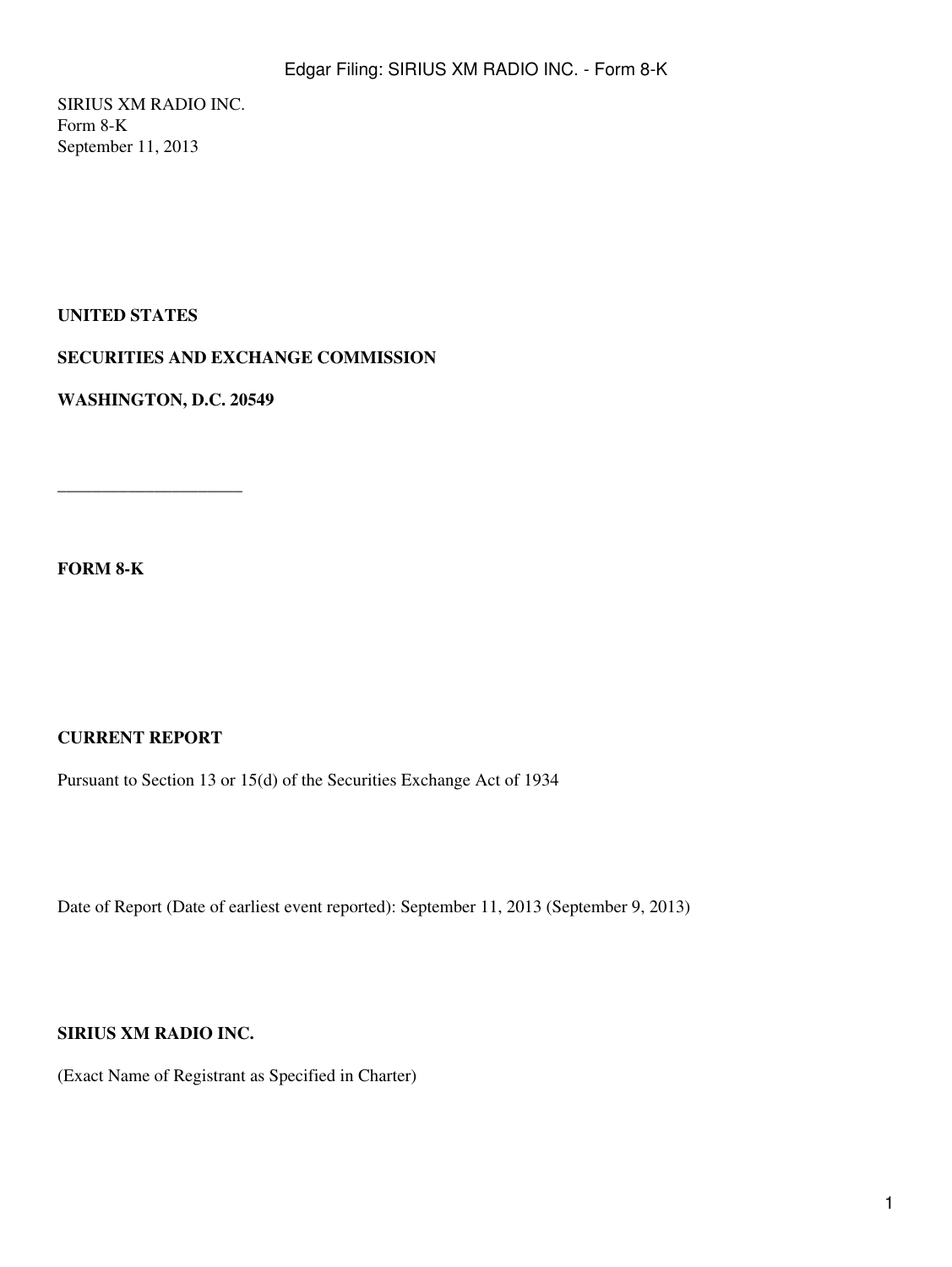| Edgar Filing: SIRIUS XM RADIO INC. - Form 8-K |  |  |  |
|-----------------------------------------------|--|--|--|
|                                               |  |  |  |

| <b>Delaware</b>               | 001-34295                | 52-1700207                |
|-------------------------------|--------------------------|---------------------------|
| (State or other Jurisdiction) |                          | (I.R.S.<br>Employer       |
|                               | (Commission File Number) |                           |
| of Incorporation)             |                          | Identification<br>$No.$ ) |
|                               |                          |                           |

# **1221 Avenue of the Americas, 36th Fl., New York, NY 10020** (Address of Principal Executive Offices) (Zip Code)

Registrant's telephone number, including area code: **(212) 584-5100**

\_\_\_\_\_\_\_\_\_\_\_\_\_\_\_\_\_\_\_\_\_\_\_\_\_\_\_\_\_

 $\bar{1}$ 

Check the appropriate box below if the Form 8-K filing is intended to simultaneously satisfy the filing obligation of the registrant under any of the following provisions:

oWritten communications pursuant to Rule 425 under the Securities Act (17 CFR 230.425)

oSoliciting material pursuant to Rule 14a-12 under the Exchange Act (17 CFR 240.14a-12)

oPre-commencement communications pursuant to Rule 14d-2(b) under the Exchange Act (17 CFR 240.14d-2(b))

oPre-commencement communications pursuant to Rule 13e-4(c) under the Exchange Act (17 CFR 240.13e-4(c))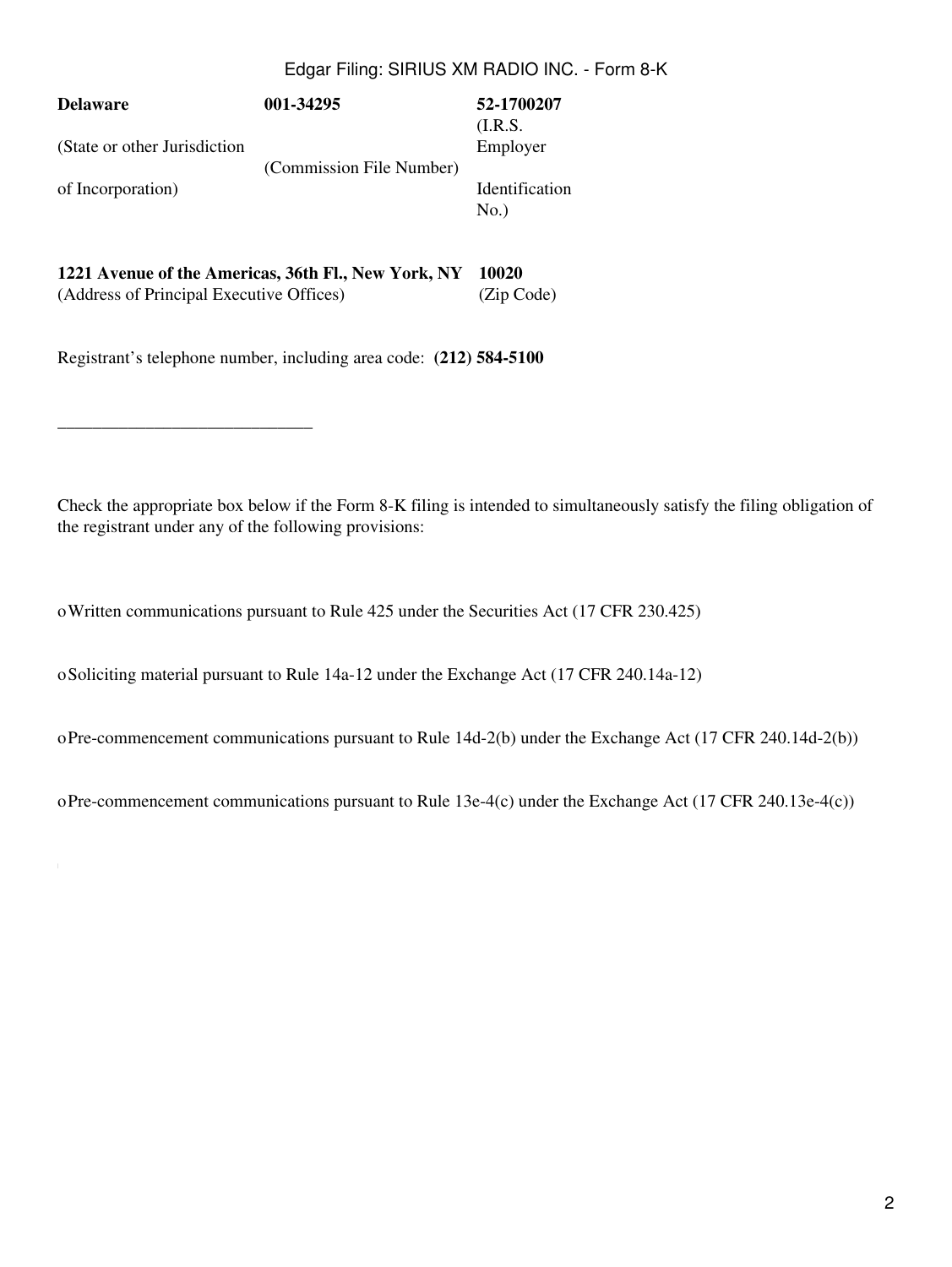### **Item 5.02. Departure of Directors or Certain Officers; Election of Directors; Appointment of Certain Officers; Compensatory Arrangements of Certain Officers**

#### *Departure of Directors*

On September 9, 2013, Robin S. Pringle and Mark D. Carleton resigned as members of our board of directors effective immediately. The decision of Ms. Pringle and Mr. Carleton to resign was not the result of any disagreement with us on any matter relating to our operations, policies or practices.

#### *Appointment of Directors*

To fill the vacancies resulting from the resignations described above, our board of directors on September 9, 2013 unanimously appointed Anthony J. Bates and George W. Bodenheimer as members of our board of directors. The Compensation Committee of our board of directors awarded Messrs. Bates and Bodenheimer options to purchase 28,540 shares of our common stock at an exercise price of \$3.80 per share, the closing price of our common stock on The Nasdaq Global Select market on the day of their appointment. Messrs. Bates and Bodenheimer will also receive the customary compensation paid to our non-employee directors, which currently consists of an annual cash retainer of \$50,000 and \$70,000 in the form of options to purchase our common stock which are granted annually in the ordinary course on the next business day following each annual meeting of stockholders. Our most recent proxy statement filed with the Securities and Exchange Commission on April 10, 2013 describes these arrangements under the heading "Director Compensation Table for 2012". There are no transactions with related persons required to be disclosed under Regulation S-K Item 404(a).

Anthony J. Bates, age 46, is the Executive Vice President, Business Development and Evangelism of Microsoft Corporation. Prior to July 2013, he was the President of Microsoft's Skype Division since its acquisition by Microsoft in 2011. Mr. Bates was the Chief Executive Officer of Skype, a leading provider of software applications and related internet communications products, since 2010. Before joining Skype, Mr. Bates spent fifteen years at Cisco Systems, Inc. where he had been Senior Vice President and General Manager of several business groups, including Enterprise, Commercial and Small Business, and Cisco's core high-end router business.

George W. Bodenheimer, age 55, is Executive Chairman of ESPN, Inc., a multimedia, multinational sports entertainment company. He served as Co-Chairman of Disney Media Networks from April 2004 until January 2012 and as President of ABC Sports from March 2003 until January 2012. Mr. Bodenheimer was named President of ESPN in November 1998, a position he held until January 2012. Mr. Bodenheimer joined ESPN in 1981 and served in a variety of senior sales and marketing positions prior to his appointment as President.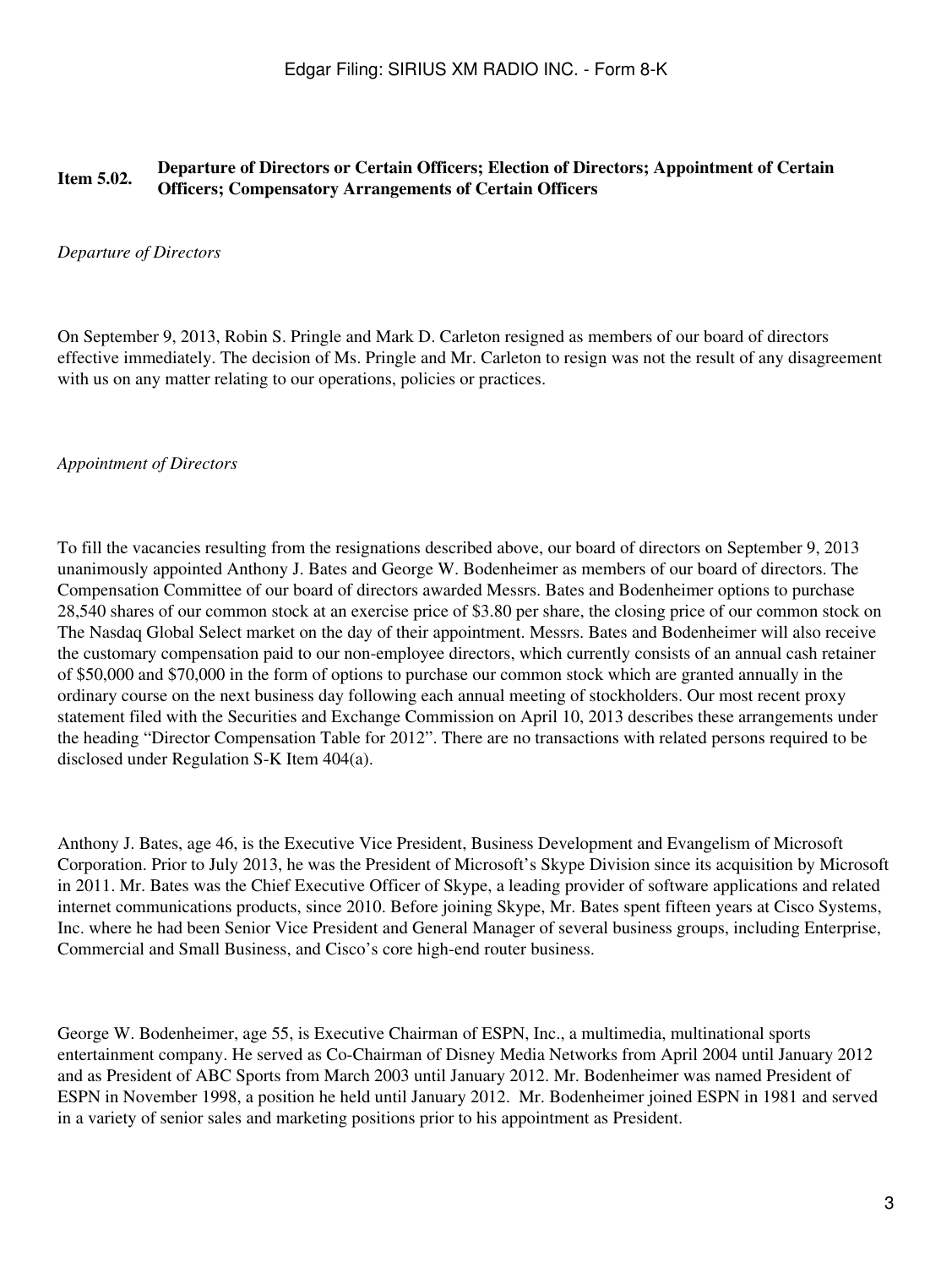$\bar{1}$